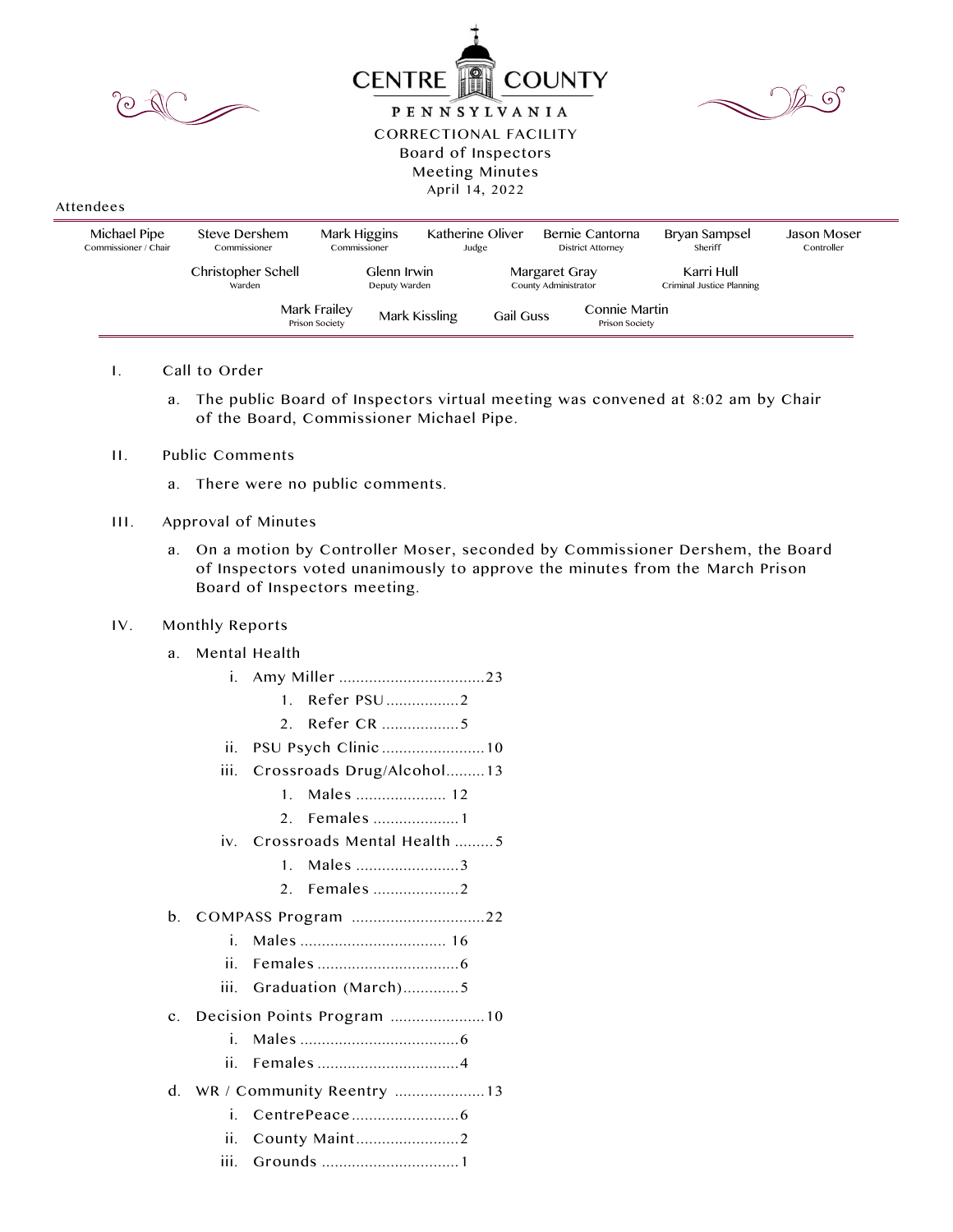|              | Work Release 4<br>iv.                       |  |  |  |  |
|--------------|---------------------------------------------|--|--|--|--|
| e.           | Facility Population 03/31/2022207           |  |  |  |  |
|              | i. Centre County  122                       |  |  |  |  |
|              | $\mathbf{1}$                                |  |  |  |  |
|              | 2.<br>County Sent  42                       |  |  |  |  |
|              | 3.                                          |  |  |  |  |
|              | ii.<br>Tenant County 85                     |  |  |  |  |
|              | 1.                                          |  |  |  |  |
|              | 2.<br>County Sent 50                        |  |  |  |  |
|              | State Sent0<br>3.                           |  |  |  |  |
| f.           | Data Collection                             |  |  |  |  |
|              | i. Centre County Unsent70                   |  |  |  |  |
|              | New Chg 35<br>1.                            |  |  |  |  |
|              | Probation 23<br>$\mathcal{P}_{\mathcal{C}}$ |  |  |  |  |
|              | Prob w/New Chg 12<br>3.                     |  |  |  |  |
| g.           |                                             |  |  |  |  |
|              | i.                                          |  |  |  |  |
|              | ii.                                         |  |  |  |  |
|              | iii.                                        |  |  |  |  |
|              | iv                                          |  |  |  |  |
|              | V.                                          |  |  |  |  |
| h.           |                                             |  |  |  |  |
|              | i.<br>Total Monthly Intakes  97             |  |  |  |  |
|              | ii.<br>Taking Meds upon Intake  20          |  |  |  |  |
| İ.           |                                             |  |  |  |  |
|              | Centre County  10<br>i.                     |  |  |  |  |
|              | Suicide w/Detox3<br>1.                      |  |  |  |  |
| $\mathbf{I}$ |                                             |  |  |  |  |
|              | Centre County  27<br>Τ.                     |  |  |  |  |
| k.           | <b>FIMAT: Vivitrol Injections</b>           |  |  |  |  |
|              | First Injection Last Month0<br>i.           |  |  |  |  |
| I.           | Prime Care Report                           |  |  |  |  |
|              | i.                                          |  |  |  |  |
|              | Cardiac for 7 days<br>1.                    |  |  |  |  |
|              | Detox w/seizures for 2 days<br>2.           |  |  |  |  |
|              | ii.<br><b>COVID Test Results</b>            |  |  |  |  |
|              | Symptomatic Testing<br>1.                   |  |  |  |  |
|              | Pending0<br>a.                              |  |  |  |  |
|              | Negative  281<br>b.                         |  |  |  |  |
|              | Positive0<br>$\mathbf{c}$ .                 |  |  |  |  |
|              | Recovered 104<br>d.                         |  |  |  |  |
|              | Asymptomatic Testing<br>2.                  |  |  |  |  |
|              | Pending0<br>a.                              |  |  |  |  |
|              | Negative  2300<br>b.                        |  |  |  |  |
|              | Positive0<br>$\mathbf{c}$ .                 |  |  |  |  |
|              | Recovered 118<br>d.                         |  |  |  |  |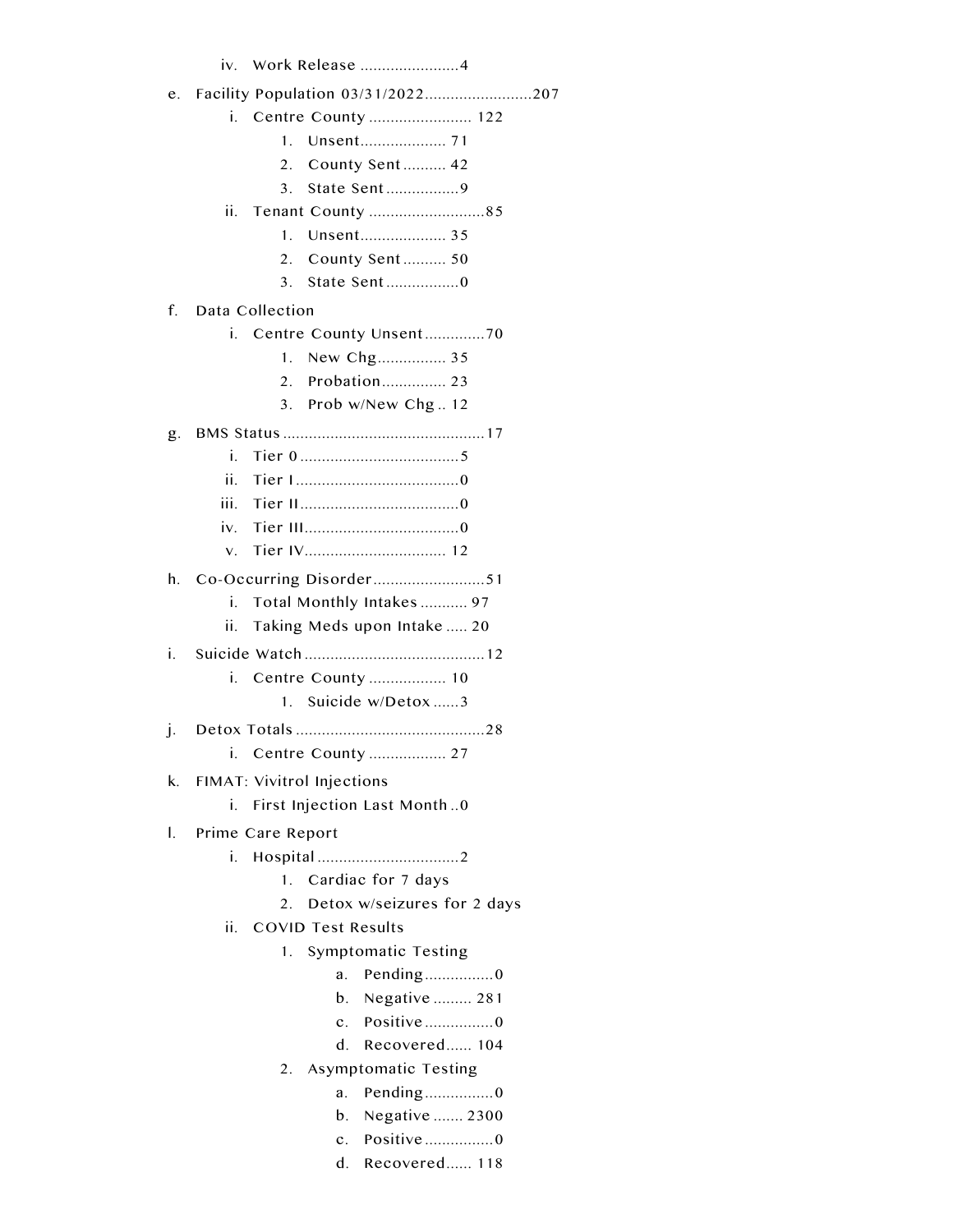- iii. Physician/PA .................... 132
- iv. Med Transports ................ 24
- v. MH Clinician .................... 269
- vi. Psychiatrist ........................ 40
- vii. Psych Medication ........... 114
- viii. MH Diagnosis .................. 148
- ix. MH Stability (ADP) ......... 216
	- 1. Total Pop ............. 207
		- a. Stability Rating A ..36
			- i. Centre ... 20
		- b. Stability Rating B ..30
			- i. Centre ... 15
		- c. Stability Rating C 126
			- i. Centre ... 74
		- d. Stability Rating D ..17
			- i. Centre ... 13
		- e. Awaiting Rating .......0
- m. Grievance Report....................................32
	- i. Grievable ..............................7
	- ii. Found .....................................1
- n. CBC Activity Totals ............................. 234

Connie Martin questioned the difference in the total unsentenced inmates. The Warden explained the timing in his reports that day.

## V. Old Business

- a. COVID-19 Correctional Facility's Operation
	- i. Programming
		- 1. No changes.
	- ii. COVID 19 Future Consideration
		- 1. The Warden is asking for approval to open the Facility to attorney contact visits – to allow contact legal visits.
			- a. With consensus of the Prison Board, the Correctional Facility has been given their support to move forward with the slow opening of the facility.
	- iii. COVID 19 Vaccine & Booster Clinic / Rapid Testing
		- 1. 11th Clinic Feb 11
			- a. Moderna: 19
			- b. Pfizer: 11

## VI. New Business

- a. Correctional Employee Week
	- i. Celebrate Corrections Week May 1st May 7th, 2022.
	- ii. Recognizing the 20, 25, and 30-year officers.
	- iii. Change Muster into a 'Lounge Area' where the Officers can relax.
- VII. Monthly Reports
	- a. Criminal Justice Planning
		- i. Attended the Clinton County Behavioral Health Court.